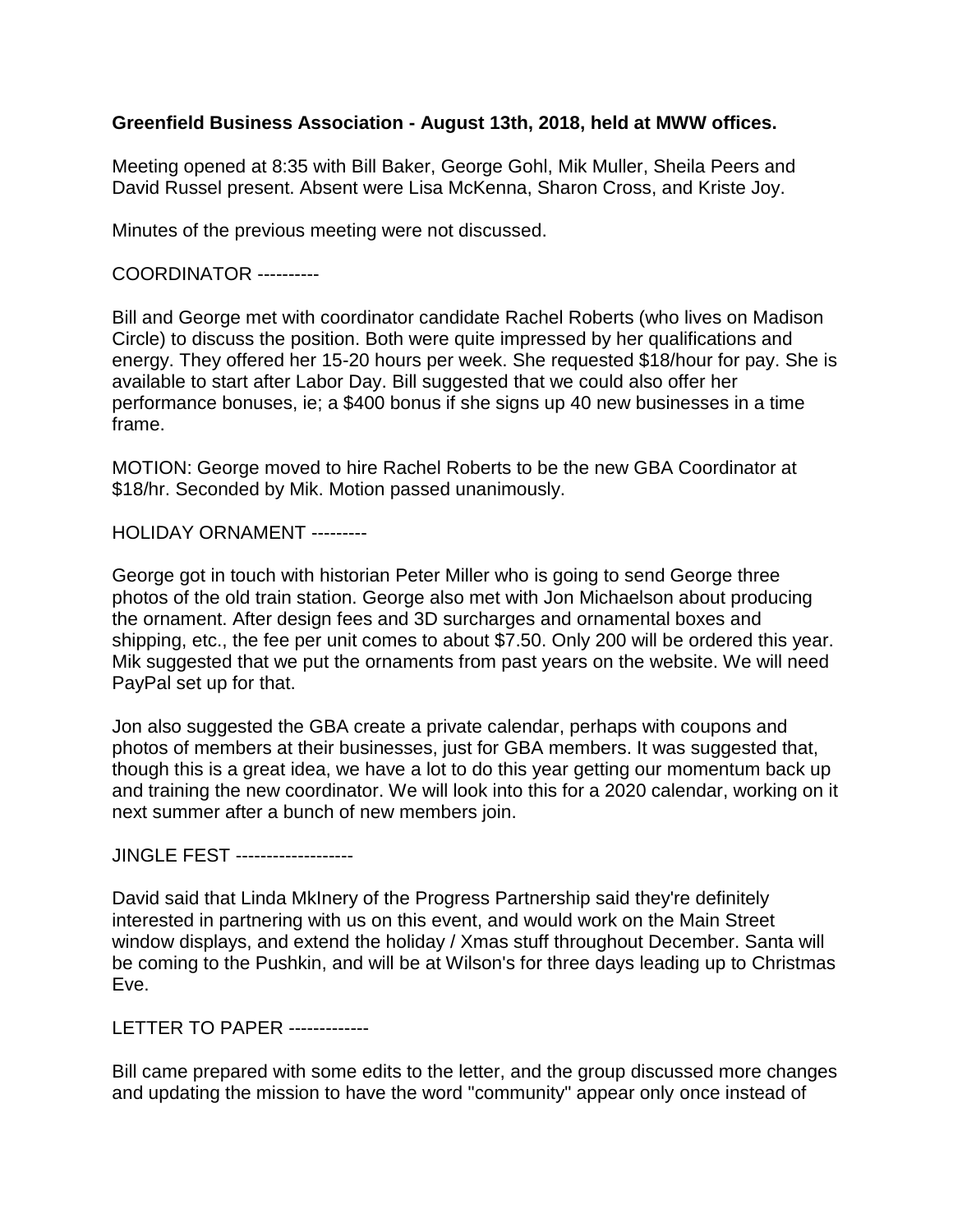three times, all of which Mik will employ into the draft and send around for final review by the board. Once approved, it will be posted to the website and shared widely (email to media and members, and Facebook).

WEBSITES ------------------

The Town took back ownership of the VisitGreenfieldMA.com website and will decide who will partner with them to update and expand the website.

The GBA's website, GreenfieldBusiness.org, should be expanded to add "B2B" features for the members. David and Bill both agreed that a separate meeting at a future date to come up with potential ideas and benefits for members via the website would be a good idea. Date to be set over email.

We also agreed that meeting minutes would also be posted to the website, after they're approved by the board.

OTHER STUFF -----------

Bill said he was in touch with someone at CHD as a potential board member. Bob Sunderland was also mentioned as a strong possibility. Mik said he would contact Cathy Roberts. It was suggested that all board members should think of other potential candidates, especially those who are not on Main Street.

Bill will contact Marian at the Chamber to ask if Taylor's was paid for the food they provided at the public event in June.

Someone will contact Ken Adams about why the letter that was sent only got to about 50% of the recipients.

ACTION ITEMS ---------

Bill will tell Rachel that she's hired.

Bill will ask Marian if we paid Taylor's.

George will continue to work with Peter to get the photos and Jon to order the ornament.

Bill and Mik will work on getting a PayPal account for the GBA. (This item was added by Mik during the typing of these minutes.)

Mik will clean up the letter and send it to the board for review.

David will follow-up with the Progress Partnership about Jingle Fest. Their next meeting is Thursday, August 30th at 170 Main Street. Time unknown.